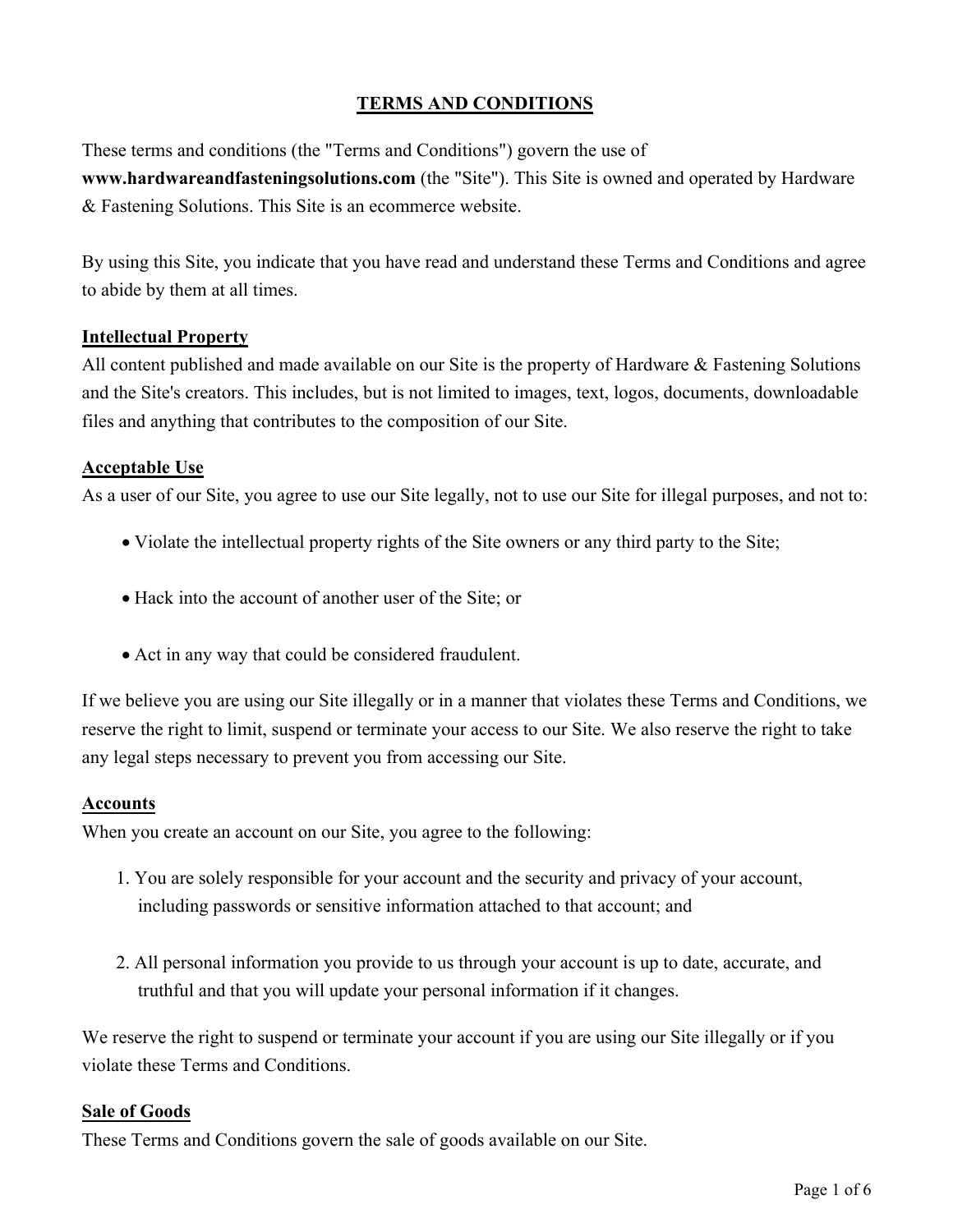The following goods are available on our Site:

• Industrial Supplies.

These Terms and Conditions apply to all the goods that are displayed on our Site at the time you access it. This includes all products listed as being out of stock. All information, descriptions, or images that we provide about our goods are as accurate as possible. However, we are not legally bound by such information, descriptions, or images as we cannot guarantee the accuracy of all goods we provide. You agree to purchase goods from our Site at your own risk.

We reserve the right to modify, reject or cancel your order whenever it becomes necessary. If we cancel your order and have already processed your payment, we will give you a refund equal to the amount you paid. You agree that it is your responsibility to monitor your payment instrument to verify receipt of any refund.

## **Payments**

We accept the following payment methods on our Site:

- Credit Card;
- Debit:
- Direct Debit; and
- Net 30.

When you provide us with your payment information, you authorize our use of and access to the payment instrument you have chosen to use. By providing us with your payment information, you authorize us to charge the amount due to this payment instrument.

If we believe your payment has violated any law or these Terms and Conditions, we reserve the right to cancel or reverse your transaction.

### **Shipping and Delivery**

When you purchase goods from our Site, the goods will be delivered through one of the following methods:

- UPS.
- USPS
- $\bullet$  LTL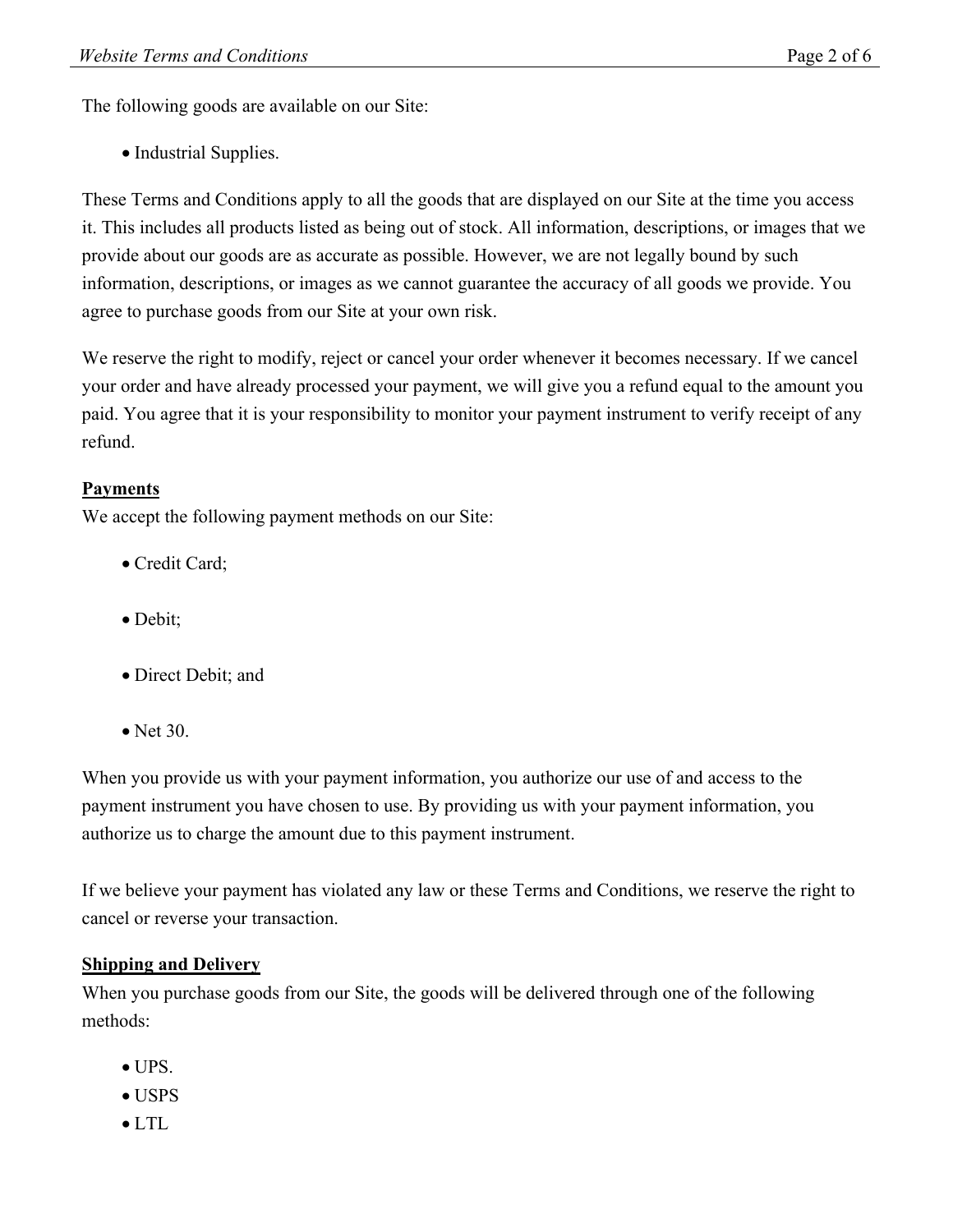• Our own truck

Delivery will take place as soon as reasonably possible, depending on the delivery method selected. Delivery times may vary due to unforeseen circumstances. Please note that delivery times do not include weekends and statutory holidays.

You will be required to pay delivery charges in addition to the price for the goods you purchase.

You are required to provide us with a complete and accurate delivery address, including the name of the recipient. We are not liable for the delivery of your goods to the wrong address or wrong person as a result of you providing us with inaccurate or incomplete information.

## **Refunds**

### Refunds for Goods

Refund requests must be made within 30 days after receipt of your goods.

We accept refund requests for goods sold on our Site for any of the following reasons:

- Good is broken;
- Good does not match description;
- Good is the wrong size;
- Purchaser changed their mind; or
- Good does not meet the purchaser's expectations.

A Return Materials Authorization(RMA) is required for all returns and refunds.

Refunds do not apply to the following goods:

• Drill & Tap Items.

### **Returns**

Returns can be made in person at the following location(s): At our warehouse.

Returns can be made by mail. To return a good by mail, follow the following procedure: Customers must first request authorization for the return and include a copy of the Return Materials Authorization(RMA). Depending on the nature of the return freight may or may not be covered.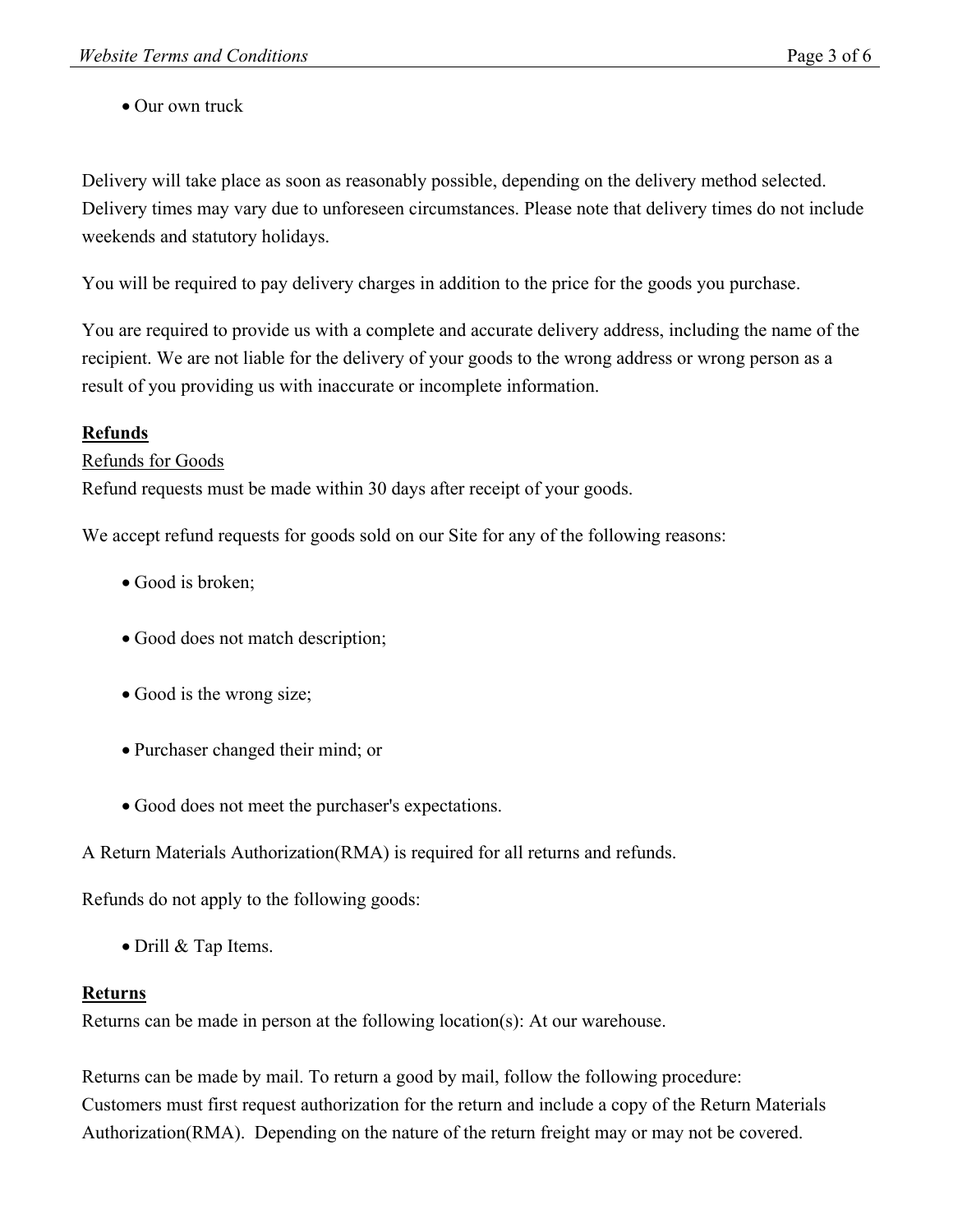## **Consumer Protection Law**

Where any consumer protection legislation in your jurisdiction applies and cannot be excluded, these Terms and Conditions will not limit your legal rights and remedies under that legislation. These Terms and Conditions will be read subject to the mandatory provisions of that legislation. If there is a conflict between these Terms and Conditions and that legislation, the mandatory provisions of the legislation will apply.

## **Limitation of Liability**

Hardware & Fastening Solutions and our directors, officers, agents, employees, subsidiaries, and affiliates will not be liable for any actions, claims, losses, damages, liabilities and expenses including legal fees from your use of the Site. Hardware & Fastening Solutions shall not be liable for any special or consequential damages that result from the use of, or inability to use, the materials on this website or the performance of the products, even if Hardware & Fastening Solutions has been advised of the possibility of such damages.

### **Indemnity**

Except where prohibited by law, by using this Site you indemnify and hold harmless Hardware & Fastening Solutions and our directors, officers, agents, employees, subsidiaries, and affiliates from any actions, claims, losses, damages, liabilities and expenses including legal fees arising out of your use of our Site or your violation of these Terms and Conditions.

### **Applicable Law**

These Terms and Conditions are governed by the laws of the State of New York.

# **Severability**

If at any time any of the provisions set forth in these Terms and Conditions are found to be inconsistent or invalid under applicable laws, those provisions will be deemed void and will be removed from these Terms and Conditions. All other provisions will not be affected by the removal and the rest of these Terms and Conditions will still be considered valid.

### **Changes**

These Terms and Conditions may be amended from time to time in order to maintain compliance with the law and to reflect any changes to the way we operate our Site and the way we expect users to behave on our Site. We will notify users by email of changes to these Terms and Conditions or post a notice on our Site.

# **Trademarks**

All trademarks, service marks and trade names of Hardware & Fastening Solutions used on this website are trademarks or registered trademarks of Hardware  $\&$  Fastening Solutions or the companies which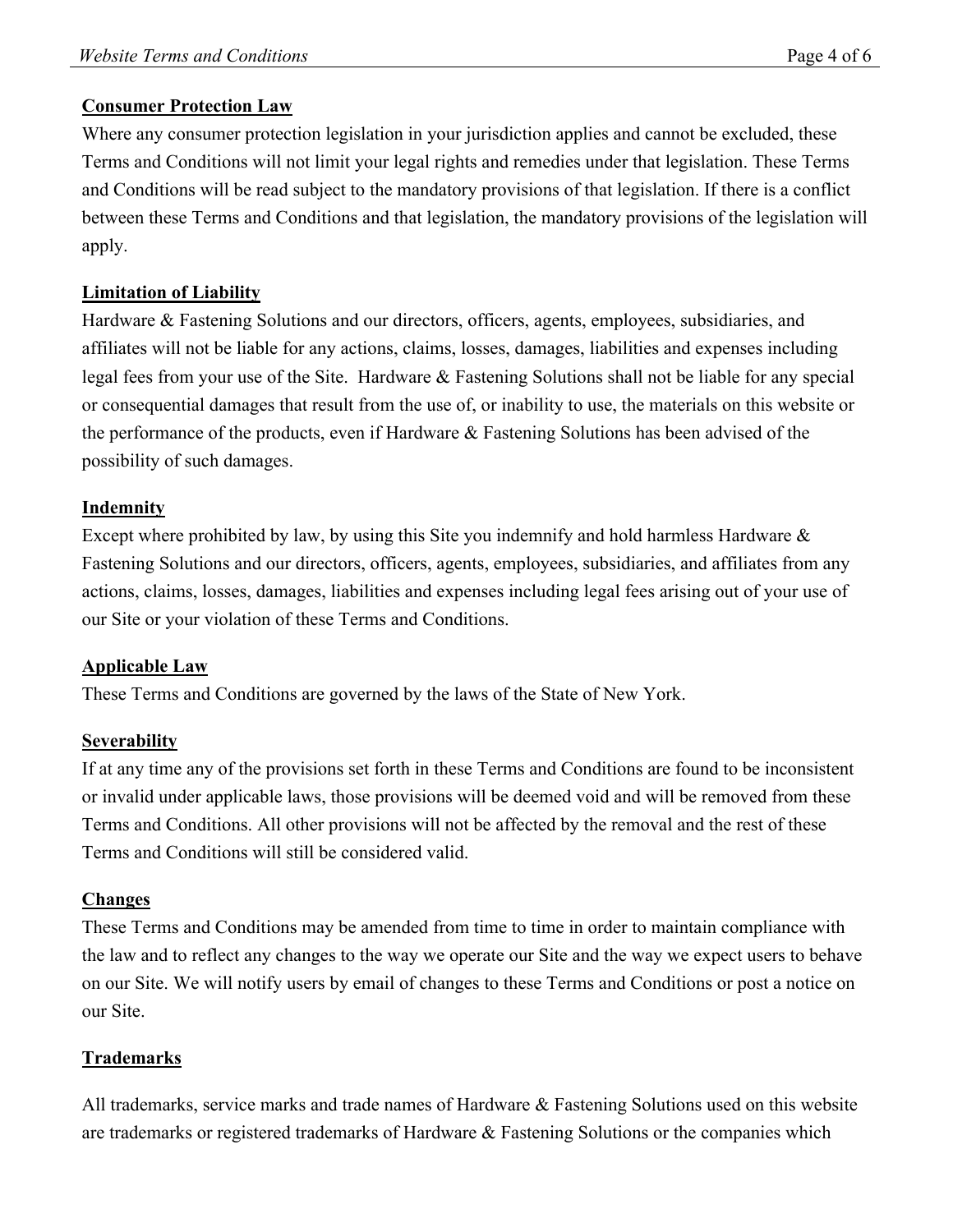Hardware & Fastening Solutions represents. You shall not infringe upon the permission that Hardware & Fastening Solutions has to use the trademarked names of the companies that they represent. In doing so you subject yourself to any action Hardware & Fastening Solutions feels necessary to take along with the companies that hold the trademark as well as any federal copyright laws.

# **Warranty**

This website and the materials and products on this website are provided "as is" and without any warranties of any kind express or implied. To the fullest extent of applicable law, Hardware  $\&$ Fastening Solutions disclaims all warranties, express or implied, including, but not limited to implied warranties of merchantability and fitness for a particular purpose and non-infringement. Hardware & Fastening Solutions does not warrant that the products contained on this website, in the case of any defects, will be corrected. Hardware & Fastening Solutions does not make any warranties or representation regarding the use of the materials on this website in terms of their correctness, accuracy, adequacy, usefulness, timeliness, reliability or otherwise. Some states do not permit limitations or exclusions on warranties, so the above limitations may not apply to you.

## **Term; Termination**

These terms and conditions are applicable to you upon accessing this website. These terms and conditions, or any part of them, may be terminated by Hardware  $\&$  Fastening Solutions without notice at any time, for any reasons. The provisions relating to Copyrights, Trademark, Warranty, Limitation of Liability, and Indemnification shall survive any termination.

# **Notices and Contacts**

Hardware and Fastening Solutions may deliver notice to you by means of e-mail, a general notice on their website, or by other reliable method to the address or e-mail you have provided to Hardware & Fastening Solution. Hardware & Fastening Solutions does not sell or give out contact information. By giving Hardware & Fastening Solutions your contact information, you are agreeing to any and all communications unless you instruct Hardware & Fastening Solutions to do otherwise.

### **Hardware & Fastening Solutions Account Disclaimer**

Any customer who has the privilege of holding a Hardware & Fastening Solutions Net 30 day account is subject to all applicable law should they not make good on their duty to pay. Hardware & Fastening Solutions shall not hesitate to take the appropriate legal actions against those who do not make good on their duty to pay. Hardware & Fastening Solutions reserves the right to cancel a Net 30 account at any time due to the customer's inability to pay.